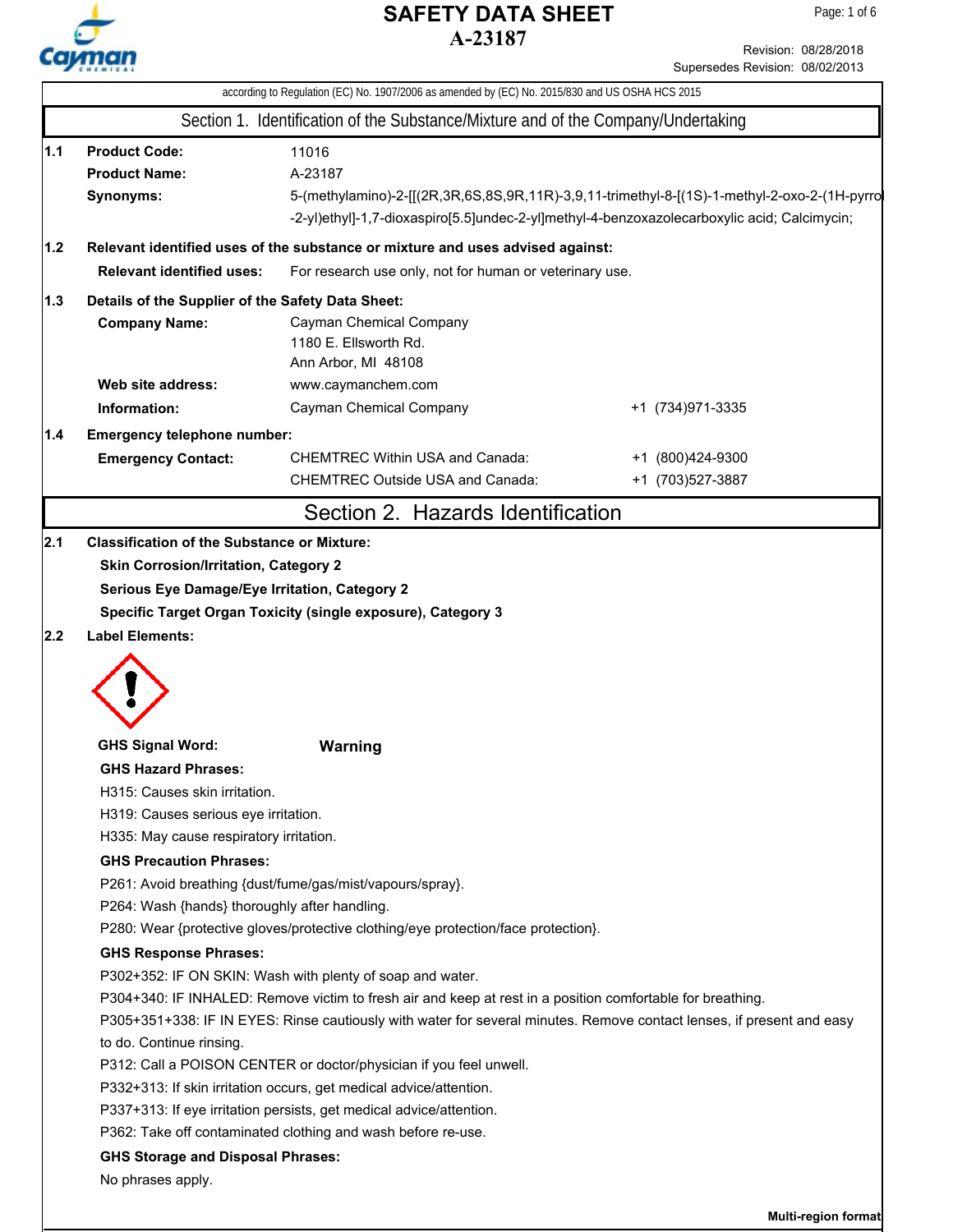

Revision: 08/28/2018

Supersedes Revision: 08/02/2013 2.3 Adverse Human Health Causes skin irritation. Causes serious eye irritation. Harmful if inhaled. Harmful if swallowed. Harmful in contact with skin. Material may be irritating to the mucous membranes and upper respiratory tract. May cause respiratory irritation. To the best of our knowledge, the toxicological properties have not been thoroughly investigated. **Effects and Symptoms: CAS # / RTECS # Hazardous Components (Chemical Name)/ REACH Registration No.** Section 3. Composition/Information on Ingredients **Concentration EC No./ EC Index No. GHS Classification** 52665-69-7 DM4676000 A23187 100.0 % 258-084-1 NA Skin Corr. 2: H315 Eye Damage 2: H319 STOT (SE) 3: H335 Section 4. First Aid Measures **Description of First Aid Measures:** Hold eyelids apart and flush eyes with plenty of water for at least 20 minutes. Have eyes examined and tested by medical personnel. **In Case of Eye Contact:** Immediately wash skin with soap and plenty of water for at least 20 minutes. Remove contaminated clothing. Get medical attention if symptoms occur. Wash clothing before reuse. **In Case of Skin Contact:** Wash out mouth with water provided person is conscious. Never give anything by mouth to an unconscious person. Get medical attention. Do NOT induce vomiting unless directed to do so by medical personnel. **In Case of Ingestion:** Remove to fresh air. If not breathing, give artificial respiration or give oxygen by trained personnel. Get immediate medical attention. **In Case of Inhalation: 4.1 5.1 5.2** Section 5. Fire Fighting Measures **Flash Pt:** No data. Fire Fighting Instructions: As in any fire, wear self-contained breathing apparatus pressure-demand (NIOSH approved or equivalent), and full protective gear to prevent contact with skin and eyes. **Autoignition Pt:** No data. **Explosive Limits:** LEL: No data. We are the UEL: No data. Use alcohol-resistant foam, carbon dioxide, water, or dry chemical spray. Use water spray to cool fire-exposed containers. **Suitable Extinguishing Media: Unsuitable Extinguishing** A solid water stream may be inefficient. **Media: Flammable Properties and**No data available. **Hazards: 5.3** No data available.

**Multi-region format**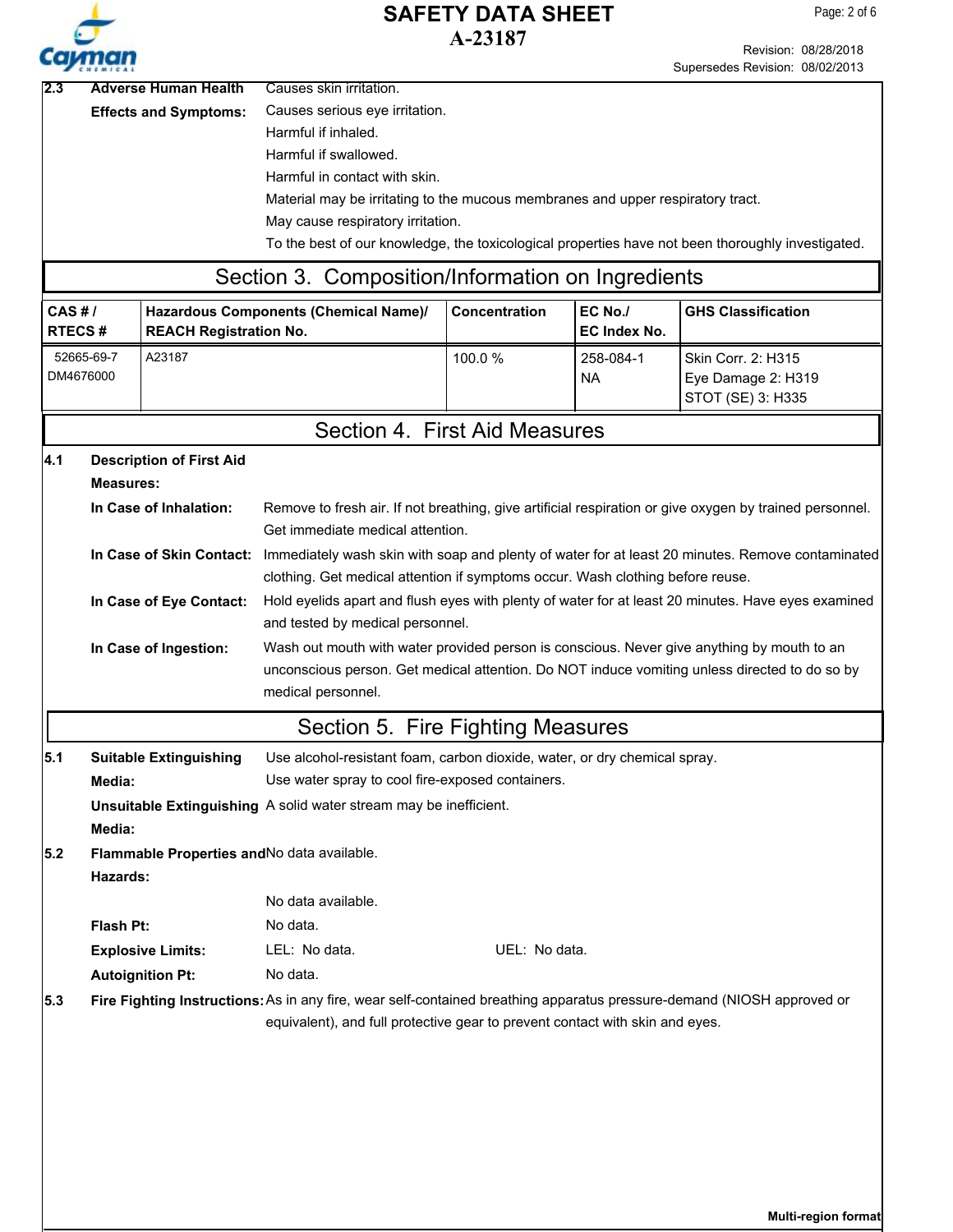

Revision: 08/28/2018

Supersedes Revision: 08/02/2013

|                                 |                                                                                                       | Section 6. Accidental Release Measures                                                                                   |  |  |  |  |  |
|---------------------------------|-------------------------------------------------------------------------------------------------------|--------------------------------------------------------------------------------------------------------------------------|--|--|--|--|--|
| 6.1                             | <b>Protective Precautions,</b><br>Avoid raising and breathing dust, and provide adequate ventilation. |                                                                                                                          |  |  |  |  |  |
|                                 |                                                                                                       | Protective Equipment and As conditions warrant, wear a NIOSH approved self-contained breathing apparatus, or respirator, |  |  |  |  |  |
|                                 | <b>Emergency Procedures:</b>                                                                          | and appropriate personal protection (rubber boots, safety goggles, and heavy rubber gloves).                             |  |  |  |  |  |
| 6.2                             | <b>Environmental</b>                                                                                  | Take steps to avoid release into the environment, if safe to do so.                                                      |  |  |  |  |  |
|                                 | <b>Precautions:</b>                                                                                   |                                                                                                                          |  |  |  |  |  |
| 6.3                             |                                                                                                       | Methods and Material For Contain spill and collect, as appropriate.                                                      |  |  |  |  |  |
|                                 |                                                                                                       | Containment and Cleaning Transfer to a chemical waste container for disposal in accordance with local regulations.       |  |  |  |  |  |
|                                 | Up:                                                                                                   |                                                                                                                          |  |  |  |  |  |
| 7.1                             |                                                                                                       | Section 7. Handling and Storage<br>Precautions To Be Taken Avoid breathing dust/fume/gas/mist/vapours/spray.             |  |  |  |  |  |
|                                 | in Handling:                                                                                          | Avoid prolonged or repeated exposure.                                                                                    |  |  |  |  |  |
| 7.2                             | Precautions To Be Taken Keep container tightly closed.                                                |                                                                                                                          |  |  |  |  |  |
|                                 | in Storing:                                                                                           | Store in accordance with information listed on the product insert.                                                       |  |  |  |  |  |
|                                 |                                                                                                       | Section 8. Exposure Controls/Personal Protection                                                                         |  |  |  |  |  |
| 8.1                             | <b>Exposure Parameters:</b>                                                                           |                                                                                                                          |  |  |  |  |  |
| 8.2                             | <b>Exposure Controls:</b>                                                                             |                                                                                                                          |  |  |  |  |  |
| 8.2.1                           | <b>Engineering Controls</b>                                                                           | Use process enclosures, local exhaust ventilation, or other engineering controls to control airborne                     |  |  |  |  |  |
|                                 | (Ventilation etc.):                                                                                   | levels below recommended exposure limits.                                                                                |  |  |  |  |  |
| 8.2.2                           | <b>Personal protection equipment:</b>                                                                 |                                                                                                                          |  |  |  |  |  |
|                                 | <b>Eye Protection:</b>                                                                                | Safety glasses                                                                                                           |  |  |  |  |  |
|                                 | <b>Protective Gloves:</b>                                                                             | Compatible chemical-resistant gloves                                                                                     |  |  |  |  |  |
|                                 | Other Protective Clothing: Lab coat                                                                   |                                                                                                                          |  |  |  |  |  |
|                                 | <b>Respiratory Equipment</b>                                                                          | NIOSH approved respirator, as conditions warrant.                                                                        |  |  |  |  |  |
| (Specify Type):                 |                                                                                                       |                                                                                                                          |  |  |  |  |  |
|                                 | Work/Hygienic/Maintenan Do not take internally.                                                       |                                                                                                                          |  |  |  |  |  |
|                                 | ce Practices:                                                                                         | Facilities storing or utilizing this material should be equipped with an eyewash and a safety shower.                    |  |  |  |  |  |
| Wash thoroughly after handling. |                                                                                                       |                                                                                                                          |  |  |  |  |  |
|                                 |                                                                                                       | No data available.                                                                                                       |  |  |  |  |  |
|                                 |                                                                                                       | Section 9. Physical and Chemical Properties                                                                              |  |  |  |  |  |
| 9.1                             | <b>Information on Basic Physical and Chemical Properties</b>                                          |                                                                                                                          |  |  |  |  |  |
|                                 | <b>Physical States:</b>                                                                               | $\lceil$ $\rfloor$ Gas<br>[ ] Liquid<br>[X] Solid                                                                        |  |  |  |  |  |
|                                 | <b>Appearance and Odor:</b>                                                                           | A crystalline solid                                                                                                      |  |  |  |  |  |
|                                 | pH:                                                                                                   | No data.                                                                                                                 |  |  |  |  |  |
|                                 | <b>Melting Point:</b>                                                                                 | No data.                                                                                                                 |  |  |  |  |  |
|                                 | <b>Boiling Point:</b>                                                                                 | No data.                                                                                                                 |  |  |  |  |  |
|                                 | Flash Pt:                                                                                             | No data.<br>No data.                                                                                                     |  |  |  |  |  |
|                                 | <b>Evaporation Rate:</b><br>Flammability (solid, gas):                                                | No data available.                                                                                                       |  |  |  |  |  |
|                                 | <b>Explosive Limits:</b>                                                                              | LEL: No data.<br>UEL: No data.                                                                                           |  |  |  |  |  |
|                                 | Vapor Pressure (vs. Air or mm                                                                         | No data.                                                                                                                 |  |  |  |  |  |
| Hg):                            |                                                                                                       |                                                                                                                          |  |  |  |  |  |
|                                 | Vapor Density (vs. Air = 1):                                                                          | No data.                                                                                                                 |  |  |  |  |  |
|                                 |                                                                                                       |                                                                                                                          |  |  |  |  |  |
|                                 |                                                                                                       |                                                                                                                          |  |  |  |  |  |
|                                 |                                                                                                       | Multi-region format                                                                                                      |  |  |  |  |  |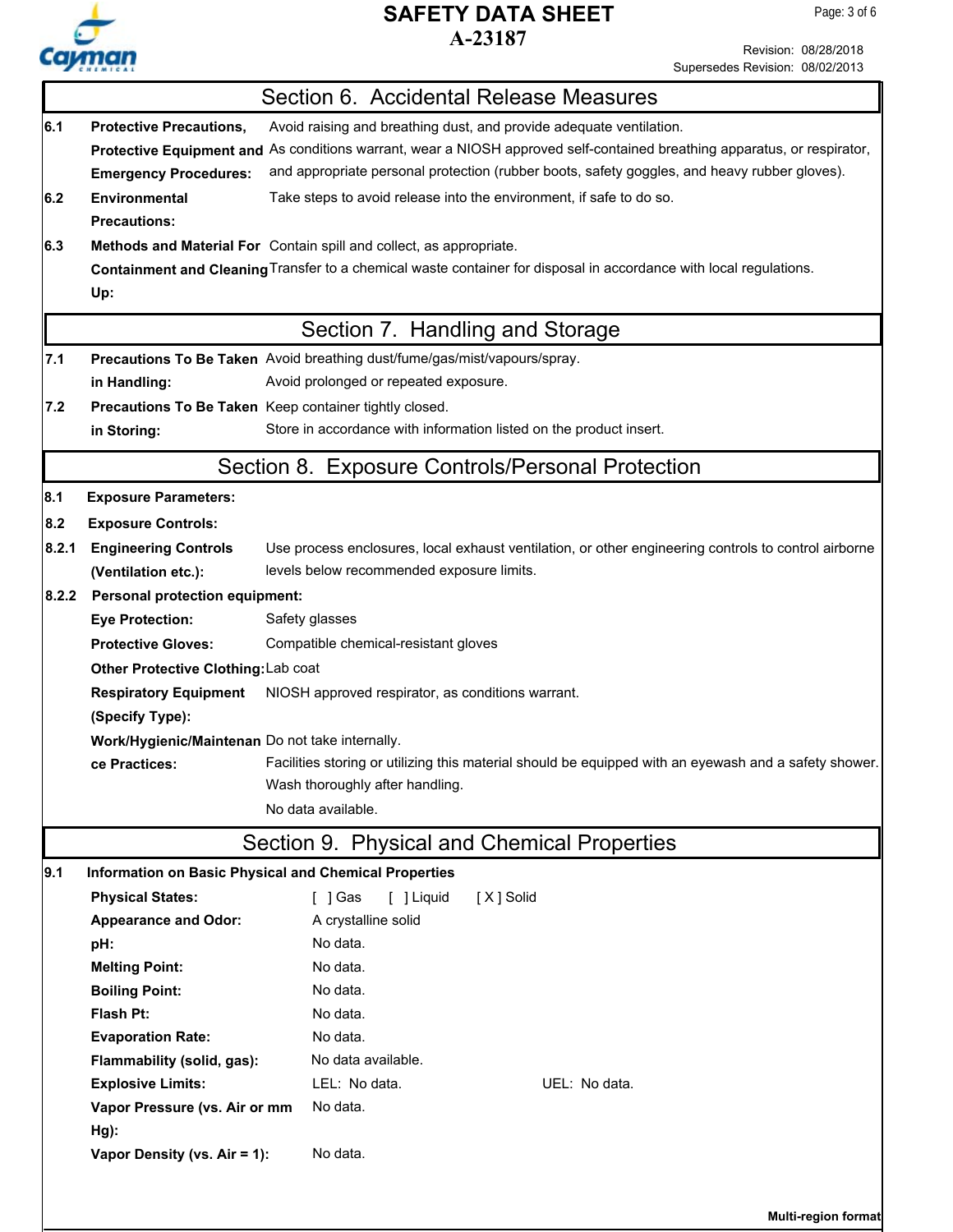

Page: 4 of 6

|      | Specific Gravity (Water = 1):<br><b>Solubility in Water:</b> |                                        | No data.                                                                                        |                                                                                              |             |              |                     |  |
|------|--------------------------------------------------------------|----------------------------------------|-------------------------------------------------------------------------------------------------|----------------------------------------------------------------------------------------------|-------------|--------------|---------------------|--|
|      |                                                              |                                        | No data.                                                                                        |                                                                                              |             |              |                     |  |
|      |                                                              | <b>Solubility Notes:</b>               | $\sim$ 1 mg/ml in DMSO; $\sim$ 10 mg/ml in DMF;                                                 |                                                                                              |             |              |                     |  |
|      |                                                              | <b>Octanol/Water Partition</b>         | No data.                                                                                        |                                                                                              |             |              |                     |  |
|      | <b>Coefficient:</b>                                          |                                        |                                                                                                 |                                                                                              |             |              |                     |  |
|      | <b>Autoignition Pt:</b>                                      |                                        | No data.                                                                                        |                                                                                              |             |              |                     |  |
|      |                                                              | <b>Decomposition Temperature:</b>      | No data.                                                                                        |                                                                                              |             |              |                     |  |
|      | <b>Viscosity:</b>                                            |                                        | No data.                                                                                        |                                                                                              |             |              |                     |  |
| 9.2  | <b>Other Information</b>                                     |                                        |                                                                                                 |                                                                                              |             |              |                     |  |
|      | <b>Percent Volatile:</b>                                     |                                        | No data.                                                                                        |                                                                                              |             |              |                     |  |
|      |                                                              | <b>Molecular Formula &amp; Weight:</b> | C29H37N3O6<br>523.6                                                                             |                                                                                              |             |              |                     |  |
|      |                                                              |                                        | Section 10. Stability and Reactivity                                                            |                                                                                              |             |              |                     |  |
| 10.1 | <b>Reactivity:</b>                                           |                                        | No data available.                                                                              |                                                                                              |             |              |                     |  |
| 10.2 | Stability:                                                   |                                        | Unstable [ ]<br>Stable $[X]$                                                                    |                                                                                              |             |              |                     |  |
| 10.3 |                                                              | <b>Stability Note(s):</b>              | Stable if stored in accordance with information listed on the product insert.                   |                                                                                              |             |              |                     |  |
|      | <b>Polymerization:</b>                                       |                                        | Will occur [ ]                                                                                  | Will not occur [X]                                                                           |             |              |                     |  |
| 10.4 |                                                              | <b>Conditions To Avoid:</b>            | No data available.                                                                              |                                                                                              |             |              |                     |  |
| 10.5 |                                                              |                                        | Incompatibility - Materials Strong oxidizing agents                                             |                                                                                              |             |              |                     |  |
|      | To Avoid:                                                    |                                        |                                                                                                 |                                                                                              |             |              |                     |  |
| 10.6 | <b>Hazardous</b>                                             |                                        | carbon dioxide                                                                                  |                                                                                              |             |              |                     |  |
|      |                                                              | Decomposition or                       | carbon monoxide                                                                                 |                                                                                              |             |              |                     |  |
|      | <b>Byproducts:</b>                                           |                                        | nitrogen oxides                                                                                 |                                                                                              |             |              |                     |  |
|      |                                                              |                                        | Section 11. Toxicological Information                                                           |                                                                                              |             |              |                     |  |
| 11.1 | Information on                                               |                                        |                                                                                                 |                                                                                              |             |              |                     |  |
|      | <b>Toxicological Effects:</b>                                |                                        |                                                                                                 | The toxicological effects of this product have not been thoroughly studied.                  |             |              |                     |  |
|      |                                                              |                                        | A-23187 - Toxicity Data: Intraperitoneal LD50 (mouse): 10 mg/kg; Intravenous LD50 (mouse): 4500 |                                                                                              |             |              |                     |  |
|      |                                                              |                                        | µg/kg;                                                                                          |                                                                                              |             |              |                     |  |
|      |                                                              | <b>Chronic Toxicological</b>           |                                                                                                 | Only select Registry of Toxic Effects of Chemical Substances (RTECS) data is presented here. |             |              |                     |  |
|      | <b>Effects:</b>                                              |                                        | See actual entry in RTECS for complete information.                                             |                                                                                              |             |              |                     |  |
|      |                                                              |                                        | A-23187 RTECS Number: KQ6300000                                                                 |                                                                                              |             |              |                     |  |
| CAS# |                                                              |                                        | <b>Hazardous Components (Chemical Name)</b>                                                     | <b>NTP</b>                                                                                   | <b>IARC</b> | <b>ACGIH</b> | <b>OSHA</b>         |  |
|      | 52665-69-7                                                   | A23187                                 |                                                                                                 | n.a.                                                                                         | n.a.        | n.a.         | n.a.                |  |
|      |                                                              |                                        | Section 12. Ecological Information                                                              |                                                                                              |             |              |                     |  |
|      |                                                              |                                        |                                                                                                 |                                                                                              |             |              |                     |  |
| 12.1 | Avoid release into the environment.<br><b>Toxicity:</b>      |                                        |                                                                                                 |                                                                                              |             |              |                     |  |
|      |                                                              |                                        | Runoff from fire control or dilution water may cause pollution.                                 |                                                                                              |             |              |                     |  |
| 12.2 | <b>Persistence and</b>                                       |                                        | No data available.                                                                              |                                                                                              |             |              |                     |  |
|      | Degradability:                                               |                                        |                                                                                                 |                                                                                              |             |              |                     |  |
| 12.3 |                                                              | <b>Bioaccumulative</b>                 | No data available.                                                                              |                                                                                              |             |              |                     |  |
|      | Potential:                                                   |                                        |                                                                                                 |                                                                                              |             |              |                     |  |
| 12.4 | <b>Mobility in Soil:</b>                                     |                                        | No data available.                                                                              |                                                                                              |             |              |                     |  |
| 12.5 |                                                              |                                        | Results of PBT and vPvB No data available.                                                      |                                                                                              |             |              |                     |  |
|      | assessment:                                                  |                                        |                                                                                                 |                                                                                              |             |              |                     |  |
| 12.6 |                                                              | Other adverse effects:                 | No data available.                                                                              |                                                                                              |             |              |                     |  |
|      |                                                              |                                        |                                                                                                 |                                                                                              |             |              |                     |  |
|      |                                                              |                                        |                                                                                                 |                                                                                              |             |              |                     |  |
|      |                                                              |                                        |                                                                                                 |                                                                                              |             |              | Multi-region format |  |